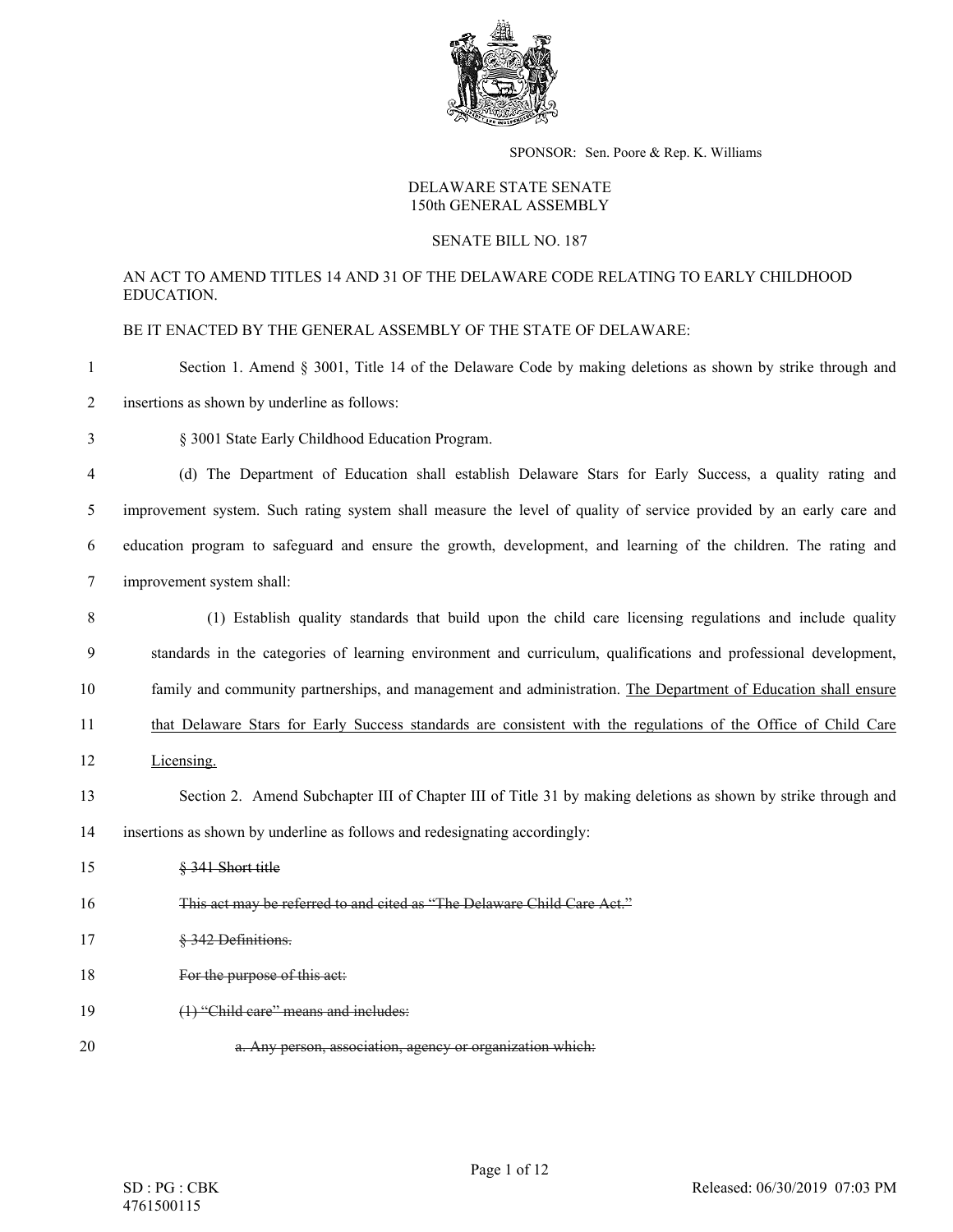| 21 | 1. Has in custody or control 1 child or more under the age of 18 years, unattended by parent or                                |
|----|--------------------------------------------------------------------------------------------------------------------------------|
| 22 | guardian, for the purpose of providing such child or children with care, education, protection,                                |
| 23 | supervision or guidance;                                                                                                       |
| 24 | 2. Is compensated for their services;                                                                                          |
| 25 | 3. Advertises or holds himself, herself or itself out as conducting such child care;                                           |
| 26 | b. The provision of, or arranging for, the placement of children in foster care homes, adoptive homes or                       |
| 27 | supervised independent living arrangements; and                                                                                |
| 28 | e. Family child care homes, large family child care homes, day care centers, child placing agencies,                           |
| 29 | residential child care facilities and day treatment programs as currently defined by regulation. Day care                      |
| 30 | centers operating part- or full-day are subject to licensure. Homes in which children have been placed by                      |
| 31 | any child placing agency properly licensed to place children in this State shall not be regarded as "child                     |
| 32 | eare."                                                                                                                         |
| 33 | (2) "Office of Child Care Licensing" (or "OCCL") means the Office of Child Care Licensing within the                           |
| 34 | Department of Services for Children, Youth and Their Families.                                                                 |
| 35 | § 343. Powers of the Office of Child Care Licensing with respect to child care                                                 |
| 36 | (a) Any person or association conducting child care and all institutions, agencies and associations or organizations           |
| 37 | receiving and placing or caring for dependent, neglected or delinquent minors, including organizations providing care of       |
| 38 | children whether dependent or otherwise, in lieu of the care and supervision ordinarily provided by parents in their own       |
| 39 | homes for periods of less than 24 hours a day, must accord the Office of Child Care Licensing or its authorized agents right   |
| 40 | of entrance, privilege of inspection and access to its accounts and reports.                                                   |
| 41 | (b) A person or association conducting child care and all institutions, agencies, associations or organizations                |
| 42 | receiving and placing or caring for dependent, neglected or delinquent minors shall make reports at such time as is required   |
| 43 | by the Office of Child Care Licensing as to conditions of such child care, the manner and way in which children are taken      |
| 44 | care of, former addresses and such other information as will show the social status of the child, how and to whom              |
| 45 | dismissed, the extent and source of its income, the cost of maintenance and such other reasonable information as will enable   |
| 46 | the Office of Child Care Licensing to promote the general welfare of the children and to work out a general program for        |
| 47 | their care and protection.                                                                                                     |
| 48 | (e) The Office of Child Care Licensing may prescribe, by regulation or otherwise, any reasonable standards for the             |
| 49 | conduct of such child care facilities, institutions, agencies, associations, or organizations and may license such of these as |
| 50 | conform to such standards. Regulations promulgated under this subchapter must include all of the following:                    |
|    |                                                                                                                                |

Page 2 of 12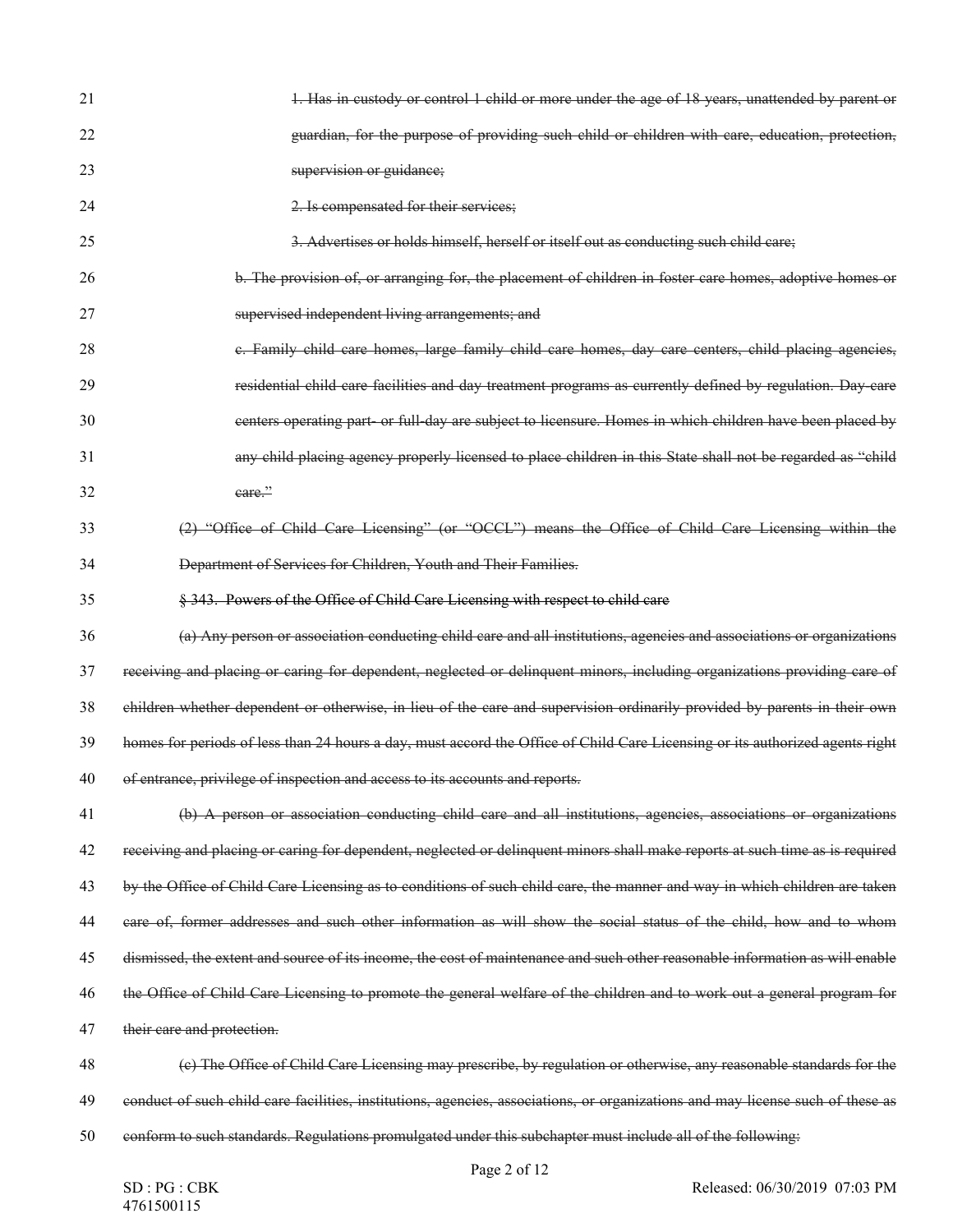| 51 | (1) Any application form required to apply for licensure under this subchapter.                                             |
|----|-----------------------------------------------------------------------------------------------------------------------------|
| 52 | (2) All of the specific requirements to obtain, retain, or renew a license under this subchapter.                           |
| 53 | (3) Due process provisions that provide all of the following:                                                               |
| 54 | a. That notice is required when a deficiency is alleged.                                                                    |
| 55 | b. The informal and formal procedures to contest an alleged deficiency.                                                     |
| 56 | § 344. Child care licenses; investigation; requirements; notice; hearings and appeals                                       |
| 57 | (a) No person may conduct child care, nor may any institution, agency, association or organization conduct child            |
| 58 | care, unless first having obtained a license from the Office of Child Care Licensing. Such license shall expire 1 year from |
| 59 | the date it is issued unless renewed.                                                                                       |
| 60 | (b) In the case of a person conducting child care, no license shall be issued to such person until the Office of Child      |
| 61 | Care Licensing has made a thorough investigation and has determined in accordance with reasonable standards:                |
| 62 | (1) The good character and intention of the applicant or applicants;                                                        |
| 63 | (2) That the individual home or facility meets the physical, social, moral, mental and educational needs of                 |
| 64 | the average child;                                                                                                          |
| 65 | (3) Whether the rules and requirements of the Office of Child Care Licensing are properly met; and                          |
| 66 | (4) That the required criminal background checks are completed and approved.                                                |
| 67 | (e) In the case of an institution, agency, association or organization, no license shall be issued until the Office of      |
| 68 | Child Care Licensing has made a thorough investigation and has made a favorable determination of:                           |
| 69 | (1) The good character and intention of the applicant or applicants;                                                        |
| 70 | (2) The present and prospective need of the service rendered;                                                               |
| 71 | (3) The employment of capable, trained and experienced workers;                                                             |
| 72 | (4) Sufficient financial backing to ensure effective work;                                                                  |
| 73 | (5) The probability of the service being continued for a reasonable period of time;                                         |
| 74 | (6) Whether the methods used and disposition made of the children served will be to their best interests                    |
| 75 | and that of society;                                                                                                        |
| 76 | (7) Whether the rules and requirements of the Office of Child Care Licensing are properly met; and                          |
| 77 | (8) That the required criminal background checks are completed and approved.                                                |
| 78 | (d) This section shall not apply to any institution, agency, association or organization under state ownership and          |
| 79 | control, nor shall it apply to any maternity ward of a general hospital.                                                    |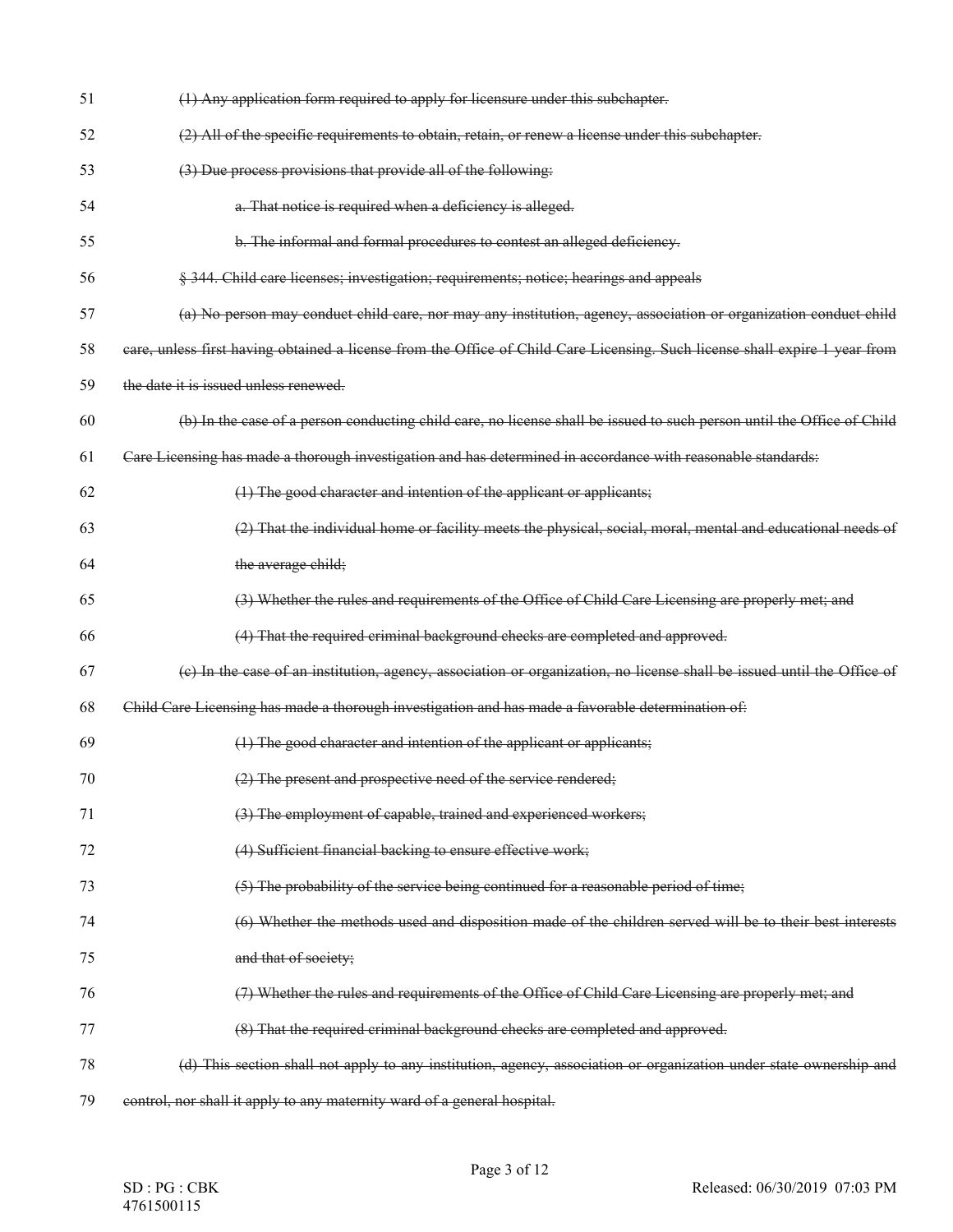- (e) Before any license issued under this chapter is revoked or a license application is denied, notice shall be given in writing to the holder of the license setting forth the particular reasons for such action.
- (1) Such revocation or license application denial shall become effective 30 business days after the date of the receipt by certified mail, regular U.S. mail or personal service of the notice, unless the applicant or licensee within 10 business days from the date of the receipt of such notice gives written notice to the Office of Child Care Licensing requesting a hearing, in which case the proposed action shall be deemed to be suspended.
- (2) If a hearing has been requested, the applicant or licensee shall be given an opportunity for a prompt 87 and fair hearing before a hearing officer designated by the Department of Services for Children, Youth and Their Families in accordance with § 10125 of Title 29.
- (3) At any time during, or prior to the hearing, the Office of Child Care Licensing may rescind any notice upon being satisfied that the reasons for revocation or license application denial have been or will be removed.
- (f) The procedure governing hearings authorized by this section shall be in accordance with § 10125 of Title
- 92 29 and regulations promulgated by the Department of Services for Children, Youth and Their Families.

93  $\left(g\right)$  A full and complete record shall be kept of all proceedings, and all testimony shall be reported but need not be

transcribed unless the decision is appealed pursuant to this section. A copy or copies of the transcript may be obtained by a

party upon payment of the cost of preparing the transcript. Witnesses may be subpoenaed by either party.

(h) Within 10 business days of the date of the revocation or license application denial hearing, or within 5 business

days of the date of a suspension hearing, the hearing officer will issue recommendations to the Secretary of the Department

of Services for Children, Youth and Their Families, with a copy to each party, which shall include:

- (1) A brief summary of the evidence and recommended findings of fact based upon the evidence;
- (2) Recommended conclusions of law; and
- 101 (3) Recommended decision.
- (i) The Secretary of the Department of Services for Children, Youth and Their Families shall accept, deny, or

accept in part, and/or deny in part, the recommendations of the hearing officer in the case and issue a final decision within

- 104 10 business days of the date of mailing of the recommendations.
- (j) A copy of the decision of the Department setting forth the finding of facts and the particular reasons for the
- decision shall be sent by certified mail, regular U.S. mail or served personally upon the applicant or licensee. The decision
- shall become final 10 business days after it is so mailed or served. The applicant or licensee shall have 30 business days in
- which to appeal the decision to the Superior Court as provided in this section. The final decision of the Secretary will not be
- stayed pending appeal unless the Court so determines pursuant to § 10144 of Title 29.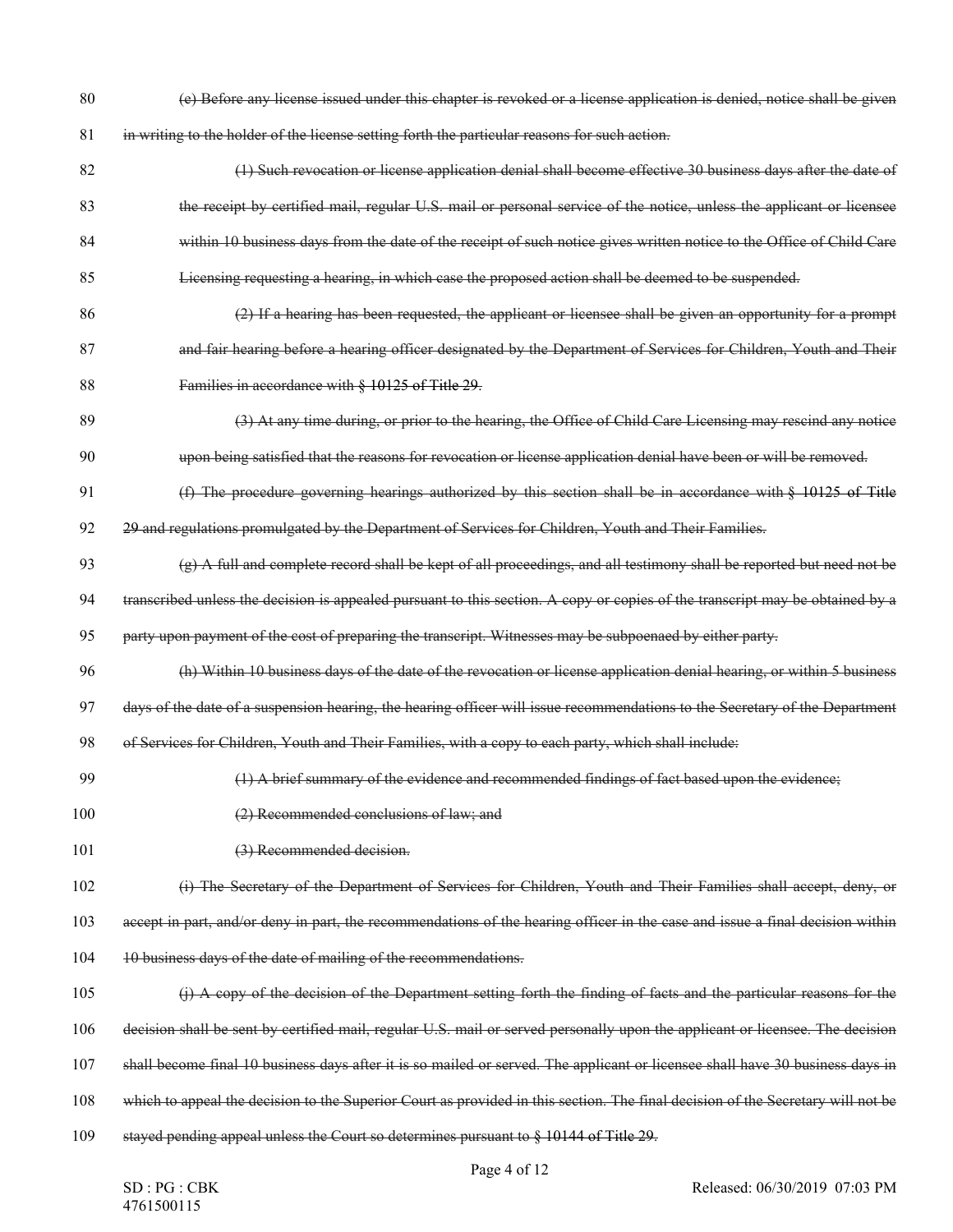| 110 | (k) Any applicant or licensee who is dissatisfied with the decision of the Department as a result of the hearing             |
|-----|------------------------------------------------------------------------------------------------------------------------------|
| 111 | provided in this section, may, within 30 business days after the mailing or service of the notice of decision as provided in |
| 112 | said section, file a notice of appeal to the Superior Court in the office of the Prothonotary of the Superior Court of the   |
| 113 | county in which the child care facility is located or to be located, and serve a copy of said notice of appeal upon the      |
| 114 | Department. The Department shall promptly certify and file with the Court a copy of the record and decision, including the   |
| 115 | transcript of the hearings on which the decision is based. Proceedings thereafter shall be governed by the Rules of the      |
| 116 | Superior Court of the State. This review shall be in accordance with the provisions of § 10142 of Title 29.                  |
| 117 | (I) Emergency suspension order.-If the health, safety or well being of children in care of a licensee is in serious or       |
| 118 | imminent danger, the Office of Child Care Licensing may immediately suspend the license on a temporary basis without         |
| 119 | notice.                                                                                                                      |
| 120 | (1) Such emergency suspension may be verbal or written and the licensee shall cease all operation as                         |
| 121 | stated in the emergency suspension order.                                                                                    |
| 122 | (2) Any verbal suspension order shall be followed by a written emergency suspension order within 3                           |
| 123 | business days.                                                                                                               |
| 124 | (3) The order shall be temporary and state the reason(s) for the suspension.                                                 |
| 125 | (4) Within 10 business days of the issuance of the suspension order, the licensee may give written notice                    |
| 126 | to the Office of Child Care Licensing requesting a hearing. This hearing will be scheduled within 10                         |
| 127 | business days of the receipt of the request.                                                                                 |
| 128 | (5) If no hearing is requested as provided above, the temporary order becomes a final order.                                 |
| 129 | (6) At any time during, or prior to the hearing, the Office of Child Care Licensing may reinstate the                        |
| 130 | license upon being satisfied that the reasons for the emergency suspension order have been removed.                          |
| 131 | § 345. Penalties for violations                                                                                              |
| 132 | (a) The Office of Child Care Licensing may impose civil penalties not to exceed \$100 for each violation of §                |
| 133 | 344 of this title.                                                                                                           |
| 134 | (b) The Office of Child Care Licensing may proceed for the collection of the money civil penalty not otherwise               |
| 135 | paid through an action brought by the Office of Child Care Licensing in any court of competent jurisdiction.                 |
| 136 | (e) Anyone who violates a provision of this subchapter may be fined not more than \$100 or imprisoned not more               |
| 137 | than 3 months, or both.                                                                                                      |
| 138 | § 346. Provider Advisory Board; appointments; composition; terms; vacancies                                                  |
| 139 | (a) There is hereby established within the Office of Child Care Licensing, a Provider Advisory Board.                        |
|     | $\alpha$ $\alpha$ $\beta$ $\beta$ 12                                                                                         |

Page 5 of 12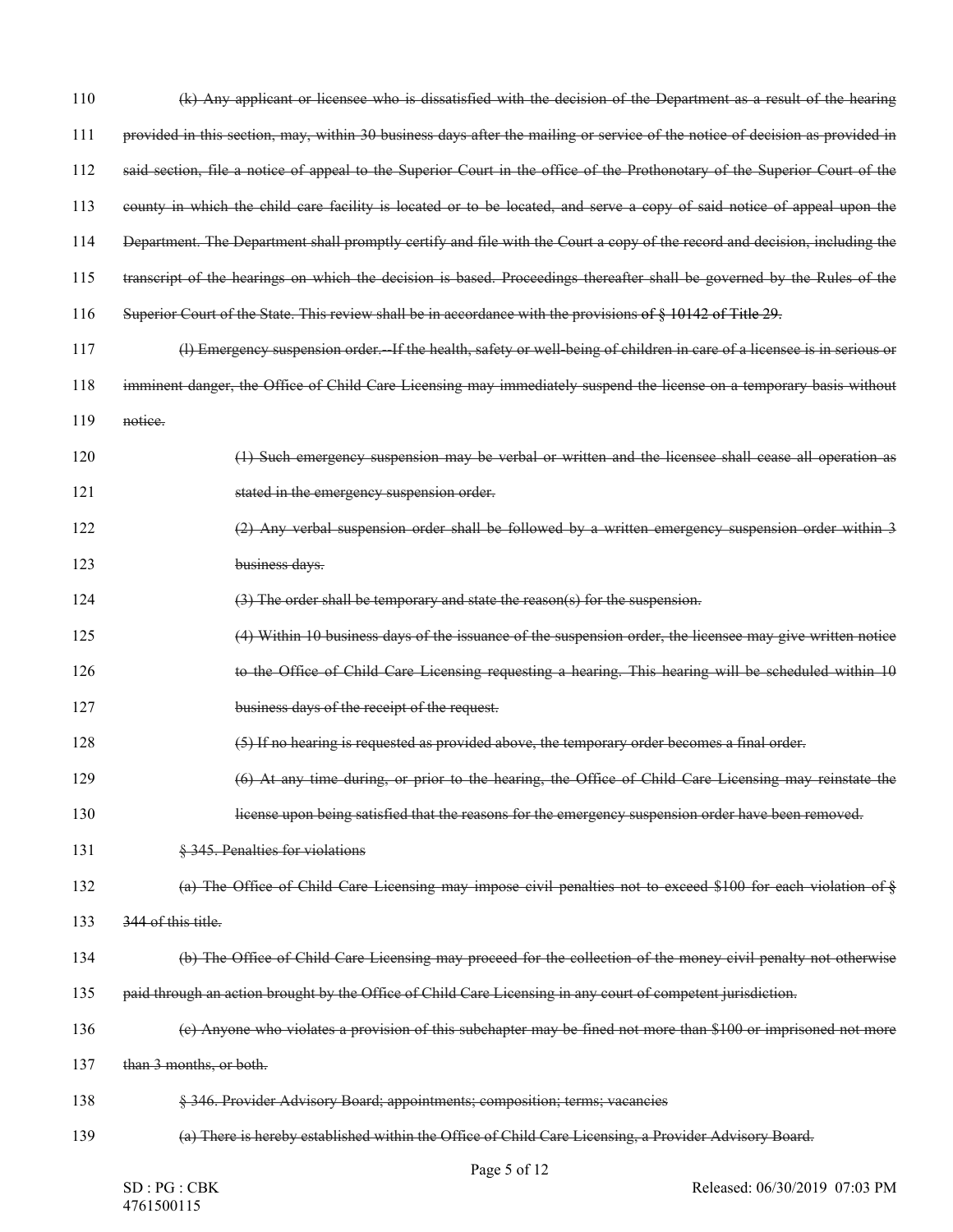| 140 | (b) The Board shall consist of 7 members, who are residents of this State, and are appointed by the Governor. The           |
|-----|-----------------------------------------------------------------------------------------------------------------------------|
| 141 | following shall be members of the Board:                                                                                    |
| 142 | (1) One provider from a family child care home from each of New Castle County, Kent County, and                             |
| 143 | <b>Sussex County;</b>                                                                                                       |
| 144 | (2) One director/owner of a private day care center from each of New Castle County, Kent County, and                        |
| 145 | Sussex County; and                                                                                                          |
| 146 | (3) One provider from a family child care home or 1 director/owner of a private day care center from the                    |
| 147 | City of Wilmington.                                                                                                         |
| 148 | Furthermore, at least 1 of the members of the Board appointed pursuant to this subsection (b) shall also be from a          |
| 149 | Boys and Girls Club within this State. For purposes of this subsection, a day care center at a Boys and Girls Club shall be |
| 150 | considered a private day care center.                                                                                       |
| 151 | (e) The term of a Board member appointed by the Governor shall be 3 years and shall terminate upon the                      |
| 152 | Governor's appointment of a new member to the Board. A Board member shall continue to serve until his or her successor      |
| 153 | is duly appointed but a holdover under this provision does not affect the expiration date of a succeeding term.             |
| 154 | (d) In case of a vacancy on the Board before the expiration of a Board member's term, a successor shall be                  |
| 155 | appointed by the Governor within 30 days of the vacancy for the remainder of the unexpired term.                            |
| 156 | (e) The Board shall elect 1 of its members as Chair to serve for a 1-year term and who shall be eligible for                |
| 157 | reelection.                                                                                                                 |
| 158 | (f) The Board shall meet at the call of the Chair but no fewer than 4 times a year.                                         |
| 159 | § 347. Provider Advisory Board; powers and duties                                                                           |
| 160 | The Board shall have the authority to serve in an advisory capacity to the Office of Child Care Licensing with              |
| 161 | regard to adopting, promulgating and amending such rules and regulations as are required to carry out this chapter with     |
| 162 | respect to early care and education and school-age centers.                                                                 |
| 163 | Section 3. Amend Chapter 30A of Title 14 by making deletions as shown by strike through and insertions as                   |
| 164 | shown by underline as follows:                                                                                              |
| 165 | § 3001a Short title                                                                                                         |
| 166 | This act may be referred to and cited as "The Delaware Child Care Act."                                                     |
| 167 | § 3002a Definitions.                                                                                                        |
| 168 | For the purpose of this act:                                                                                                |
| 169 | (1) "Child care" means and includes:                                                                                        |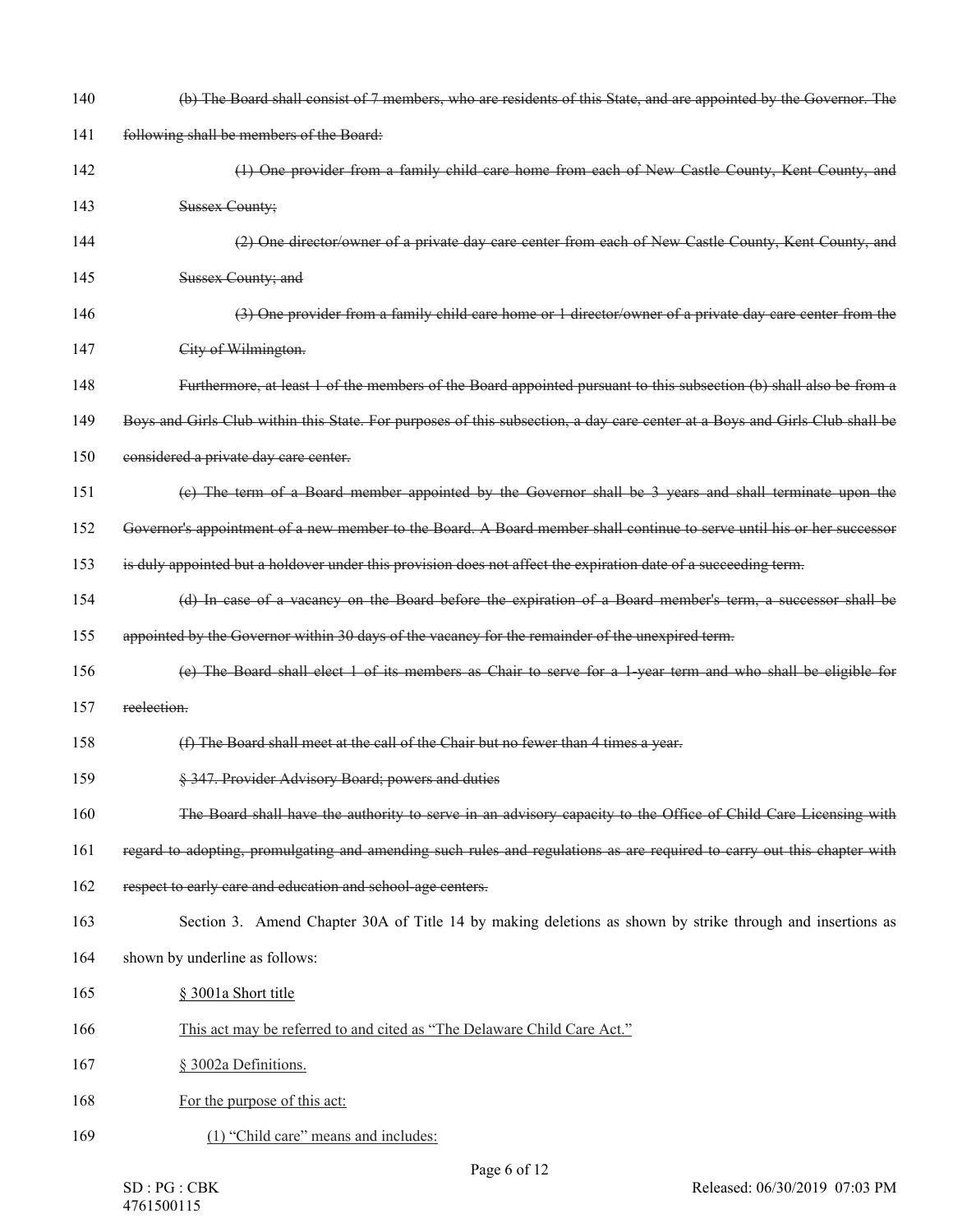| 170 | a. Any person, association, agency or organization which:                                                                      |
|-----|--------------------------------------------------------------------------------------------------------------------------------|
| 171 | 1. Has in custody or control 1 child or more under the age of 18 years, unattended by parent or                                |
| 172 | guardian, for the purpose of providing such child or children with care, education, protection, supervision or                 |
| 173 | guidance;                                                                                                                      |
| 174 | 2. Is compensated for their services;                                                                                          |
| 175 | 3. Advertises or holds himself, herself or itself out as conducting such child care;                                           |
| 176 | b. The provision of, or arranging for, the placement of children in foster care homes, adoptive homes or                       |
| 177 | supervised independent living arrangements pursuant to the provisions of Title 31; and                                         |
| 178 | c. Family child care homes, large family child care homes, day care centers, child placing agencies,                           |
| 179 | residential child care facilities and day treatment programs as currently defined by regulation. Day-care centers              |
| 180 | operating part- or full-day are subject to licensure. Homes in which children have been placed by any child placing            |
| 181 | agency properly licensed to place children in this State shall not be regarded as "child care."                                |
| 182 | (2) "Office of Child Care Licensing" (or "OCCL") means the Office of Child Care Licensing within the                           |
| 183 | Department of Education.                                                                                                       |
| 184 | § 3003a. Powers of the Office of Child Care Licensing with respect to child care                                               |
| 185 | (a) Any person or association conducting child care and all institutions, agencies, and associations or organizations          |
| 186 | receiving and placing or caring for dependent, neglected or delinquent minors, including organizations providing care of       |
| 187 | children whether dependent or otherwise, in lieu of the care and supervision ordinarily provided by parents in their own       |
| 188 | homes for periods of less than 24 hours a day, must accord the Office of Child Care Licensing or its authorized agents right   |
| 189 | of entrance, privilege of inspection, and access to its accounts and reports.                                                  |
| 190 | (b) A person or association conducting child care and all institutions, agencies, associations, or organizations               |
| 191 | receiving and placing or caring for dependent, neglected, or delinquent minors shall make reports at such time as is required  |
| 192 | by the Office of Child Care Licensing as to conditions of such child care, the manner and way in which children are taken      |
| 193 | care of, former addresses, and such other information as will show the social status of the child, how and to whom             |
| 194 | dismissed, the extent and source of its income, the cost of maintenance, and such other reasonable information as will         |
| 195 | enable the Office of Child Care Licensing to promote the general welfare of the children and to work out a general program     |
| 196 | for their care and protection.                                                                                                 |
| 197 | (c) The Office of Child Care Licensing may prescribe, by regulation or otherwise, any reasonable standards for the             |
| 198 | conduct of such child care facilities, institutions, agencies, associations, or organizations and may license such of these as |
| 199 | conform to such standards. Regulations promulgated under this subchapter must include all of the following:                    |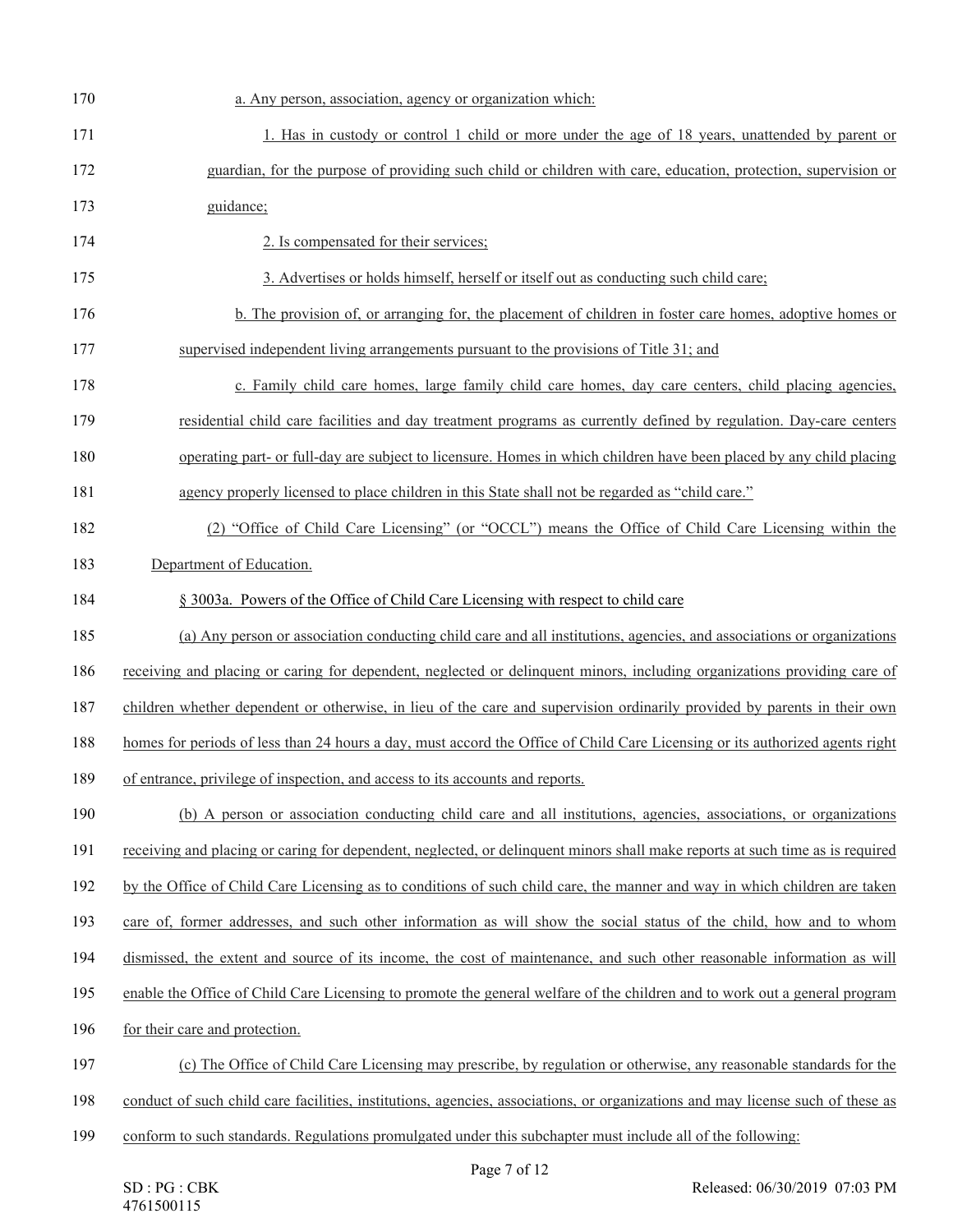| 200 | (1) Any application form required to apply for licensure under this subchapter.                                             |
|-----|-----------------------------------------------------------------------------------------------------------------------------|
| 201 | (2) All of the specific requirements to obtain, retain, or renew a license under this subchapter.                           |
| 202 | (3) Due process provisions that provide all of the following:                                                               |
| 203 | a. That notice is required when a deficiency is alleged.                                                                    |
| 204 | b. The informal and formal procedures to contest an alleged deficiency.                                                     |
| 205 | § 3004a. Child care licenses; investigation; requirements; notice; hearings and appeals                                     |
| 206 | (a) No person may conduct child care, nor may any institution, agency, association, or organization conduct child           |
| 207 | care, unless first having obtained a license from the Office of Child Care Licensing. Such license shall expire 1 year from |
| 208 | the date it is issued unless renewed.                                                                                       |
| 209 | (b) In the case of a person conducting child care, no license shall be issued to such person until the Office of Child      |
| 210 | Care Licensing has made a thorough investigation and has determined in accordance with reasonable standards:                |
| 211 | (1) The good character and intention of the applicant or applicants;                                                        |
| 212 | (2) That the individual home or facility meets the physical, social, moral, mental, and educational needs of the            |
| 213 | average child;                                                                                                              |
| 214 | (3) Whether the rules and requirements of the Office of Child Care Licensing are properly met; and                          |
| 215 | (4) That the required criminal background checks are completed and approved.                                                |
| 216 | (c) In the case of an institution, agency, association, or organization, no license shall be issued until the Office of     |
| 217 | Child Care Licensing has made a thorough investigation and has made a favorable determination of:                           |
|     |                                                                                                                             |
| 218 | (1) The good character and intention of the applicant or applicants;                                                        |
| 219 | (2) The present and prospective need of the service rendered;                                                               |
| 220 | (3) The employment of capable, trained and experienced workers;                                                             |
| 221 | (4) Sufficient financial backing to ensure effective work;                                                                  |
| 222 | (5) The probability of the service being continued for a reasonable period of time;                                         |
| 223 | (6) Whether the methods used and disposition made of the children served will be to their best interests and                |
| 224 | that of society;                                                                                                            |
| 225 | (7) Whether the rules and requirements of the Office of Child Care Licensing are properly met; and                          |
| 226 | (8) That the required criminal background checks are completed and approved.                                                |
| 227 | (d) This section shall not apply to any institution, agency, association, or organization under state ownership and         |
| 228 | control, nor shall it apply to any maternity ward of a general hospital.                                                    |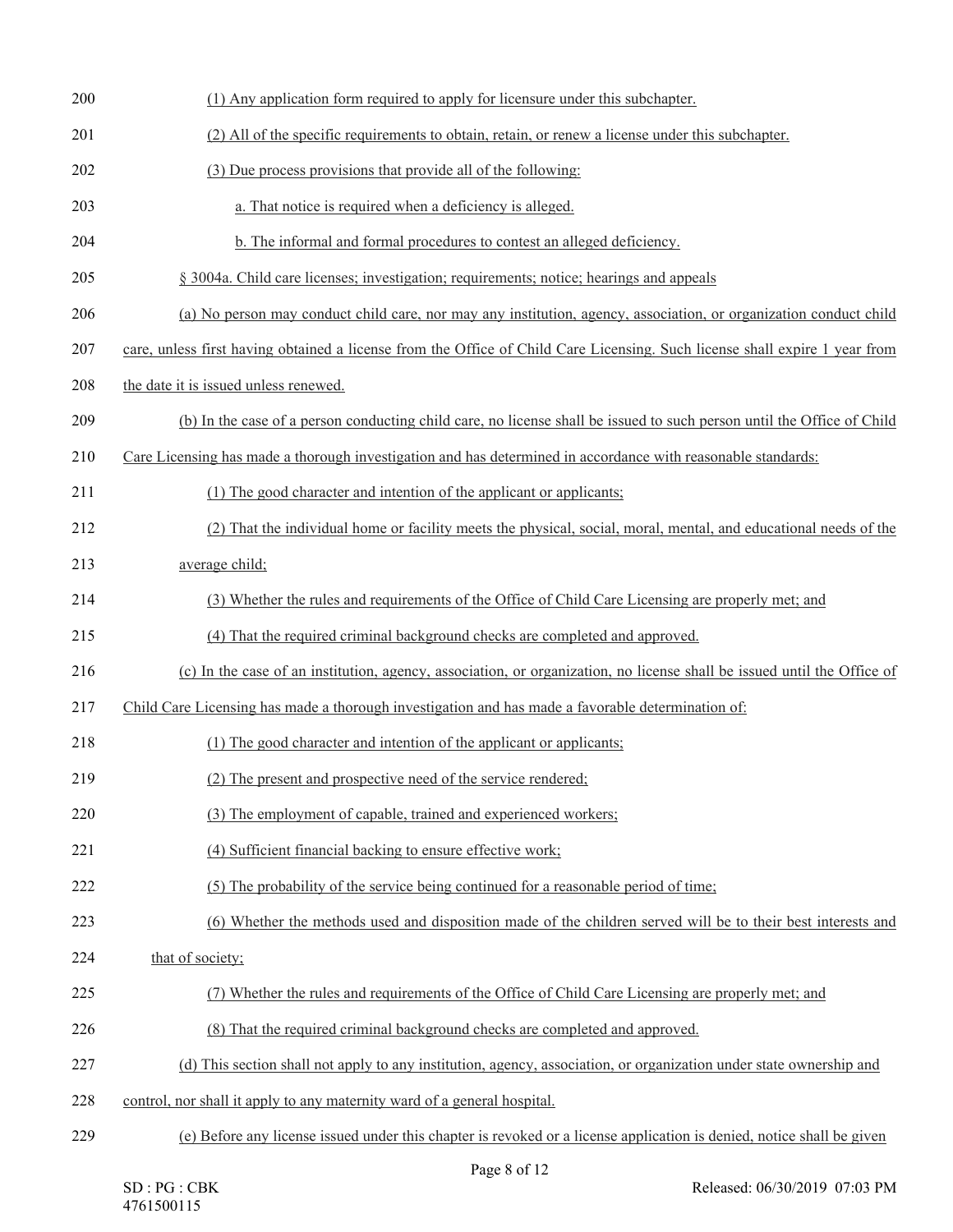- in writing to the holder of the license setting forth the particular reasons for such action.
- (1) Such revocation or license application denial shall become effective 30 business days after the date of the
- receipt by certified mail, regular U.S. mail, or personal service of the notice, unless the applicant or licensee within 10
- business days from the date of the receipt of such notice gives written notice to the Office of Child Care Licensing
- requesting a hearing, in which case the proposed action shall be deemed to be suspended.
- (2) If a hearing has been requested, the applicant or licensee shall be given an opportunity for a prompt and
- 236 fair hearing before a hearing officer designated by the Department of Education in accordance with § 10125 of Title
- 237 29.
- (3) At any time during, or prior to the hearing, the Office of Child Care Licensing may rescind any notice
- upon being satisfied that the reasons for revocation or license application denial have been or will be removed.
- (f) The procedure governing hearings authorized by this section shall be in accordance with § 10125 of Title
- 241 29 and regulations promulgated by the Department of Education.
- (g) A full and complete record shall be kept of all proceedings, and all testimony shall be reported but need not be
- transcribed unless the decision is appealed pursuant to this section. A copy or copies of the transcript may be obtained by a
- party upon payment of the cost of preparing the transcript. Witnesses may be subpoenaed by either party.
- (h) Within 10 business days of the date of the revocation or license application denial hearing, or within 5 business
- days of the date of a suspension hearing, the hearing officer will issue recommendations to the Secretary of the Department
- of Education, with a copy to each party, which shall include:
- (1) A brief summary of the evidence and recommended findings of fact based upon the evidence;
- (2) Recommended conclusions of law; and
- (3) Recommended decision.
- (i) The Secretary of the Department of Education shall accept, deny, accept in part, and/or deny in part the
- recommendations of the hearing officer in the case and issue a final decision within 10 business days of the date of mailing
- of the recommendations.
- (j) A copy of the decision of the Department setting forth the finding of facts and the particular reasons for the
- 255 decision shall be sent by certified mail, regular U.S. mail, or served personally upon the applicant or licensee. The decision
- shall become final 10 business days after it is so mailed or served. The applicant or licensee shall have 30 business days in
- which to appeal the decision to the Superior Court as provided in this section. The final decision of the Secretary will not be
- stayed pending appeal unless the Court so determines pursuant to § 10144 of Title 29.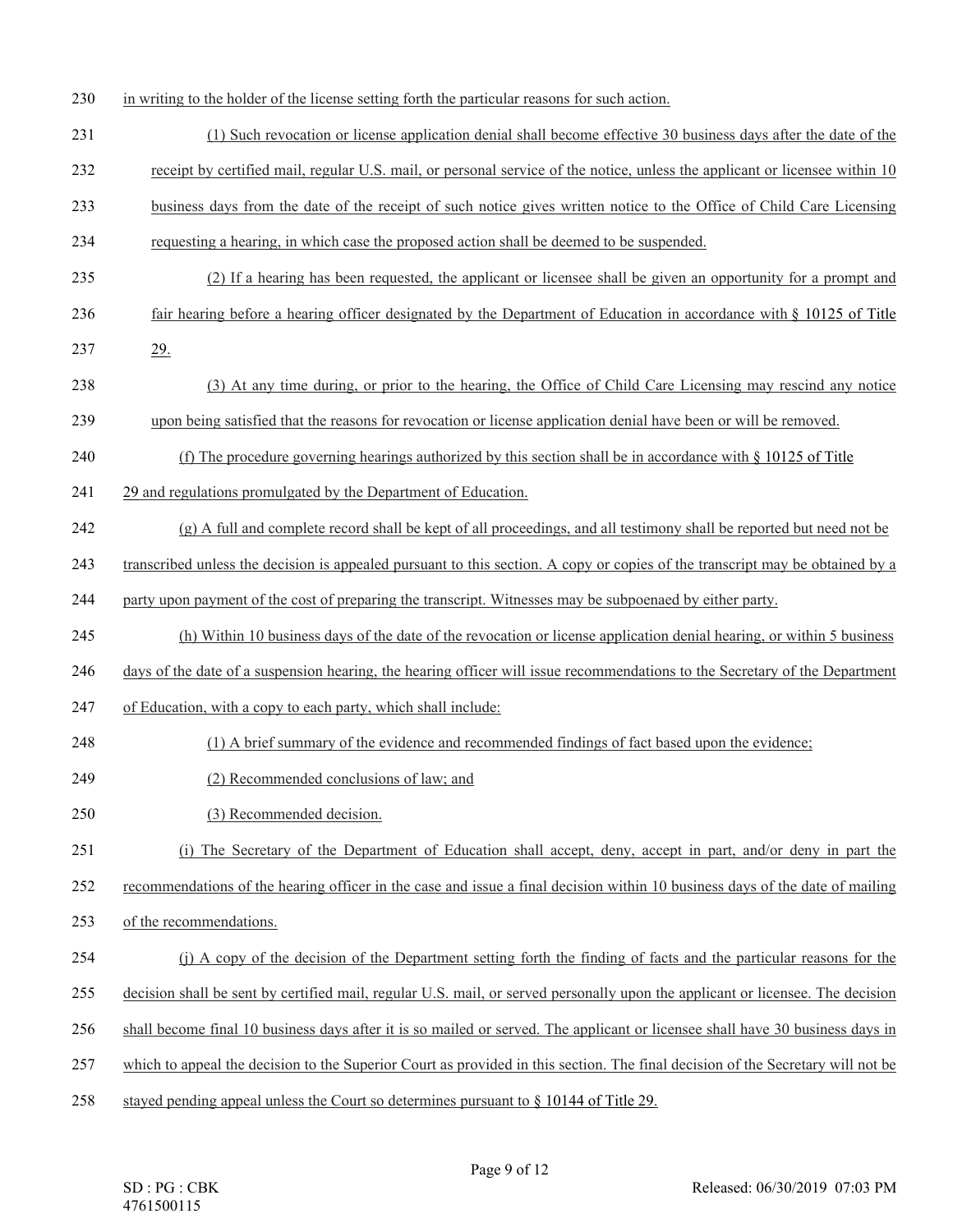(k) Any applicant or licensee who is dissatisfied with the decision of the Department as a result of the hearing provided in this section, may, within 30 business days after the mailing or service of the notice of decision as provided in said section, file a notice of appeal to the Superior Court in the office of the Prothonotary of the Superior Court of the county in which the child care facility is located or to be located and serve a copy of said notice of appeal upon the Department. The Department shall promptly certify and file with the Court a copy of the record and decision, including the transcript of the hearings on which the decision is based. Proceedings thereafter shall be governed by the Rules of the Superior Court of the State. This review shall be in accordance with the provisions of § 10142 of Title 29. (l) Emergency suspension order. If the health, safety, or well-being of children in care of a licensee is in serious or imminent danger, the Office of Child Care Licensing may immediately suspend the license on a temporary basis without notice. (1) Such emergency suspension may be verbal or written, and the licensee shall cease all operation as stated in 270 the emergency suspension order. (2) Any verbal suspension order shall be followed by a written emergency suspension order within 3 business days. (3) The order shall be temporary and state the reason(s) for the suspension. (4) Within 10 business days of the issuance of the suspension order, the licensee may give written notice to the Office of Child Care Licensing requesting a hearing. This hearing will be scheduled within 10 business days of the receipt of the request. (5) If no hearing is requested as provided above, the temporary order becomes a final order. (6) At any time during, or prior to the hearing, the Office of Child Care Licensing may reinstate the license upon being satisfied that the reasons for the emergency suspension order have been removed. § 3005a. Penalties for violations 281 (a) The Office of Child Care Licensing may impose civil penalties not to exceed \$100 for each violation of § 3004a of this title. (b) The Office of Child Care Licensing may proceed for the collection of the money civil penalty not otherwise paid through an action brought by the Office of Child Care Licensing in any court of competent jurisdiction. (c) Anyone who violates a provision of this subchapter may be fined not more than \$100 or imprisoned not more than 3 months, or both. § 3006a. Provider Advisory Board; appointments; composition; terms; vacancies (a) There is hereby established within the Office of Child Care Licensing, a Provider Advisory Board.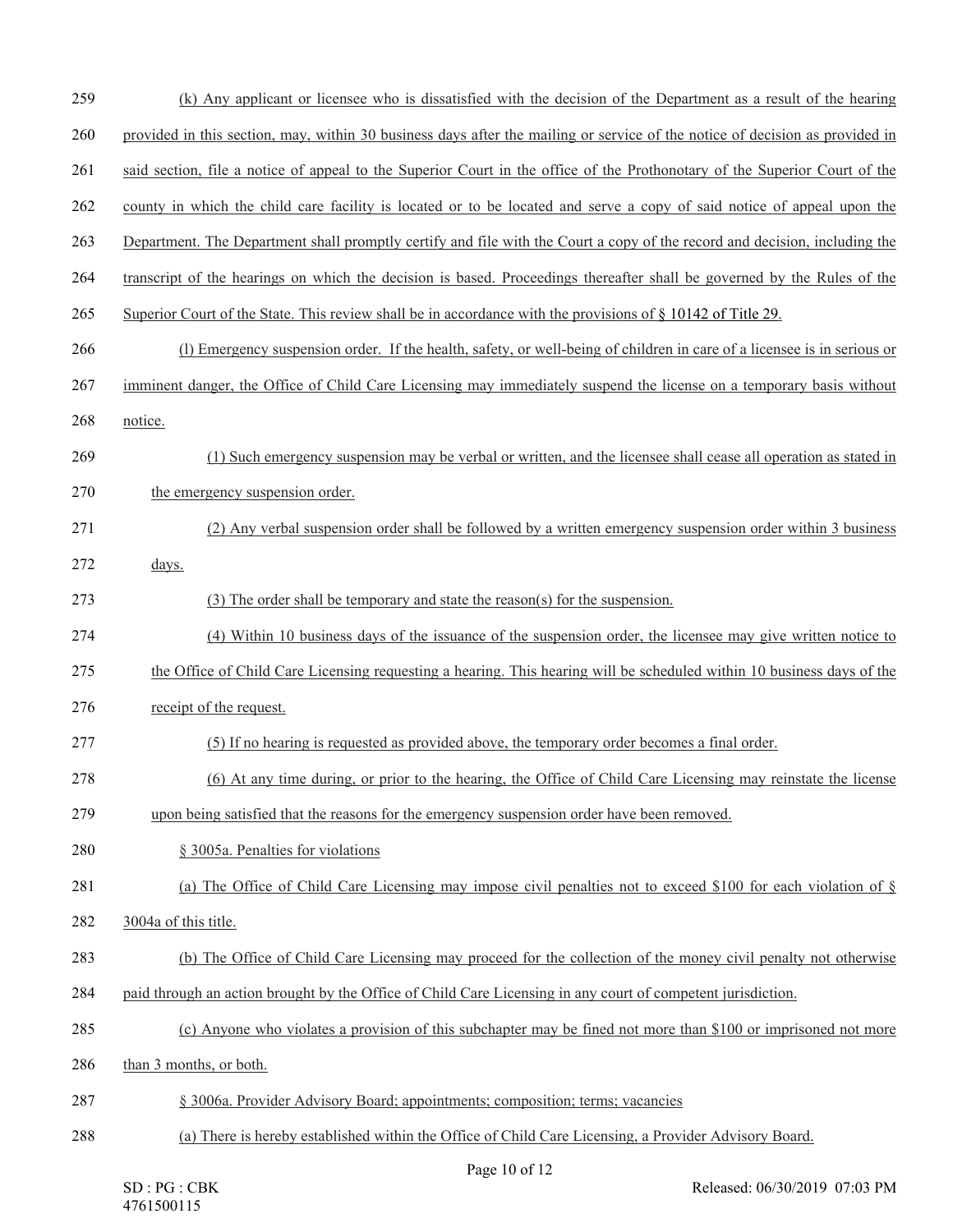| 289 | (b) The Board shall consist of 7 members, who are residents of this State and are appointed by the Governor. The            |
|-----|-----------------------------------------------------------------------------------------------------------------------------|
| 290 | following shall be members of the Board:                                                                                    |
| 291 | (1) One provider from a family child care home from each of New Castle County, Kent County, and Sussex                      |
| 292 | County;                                                                                                                     |
| 293 | (2) One director/owner of a private day care center from each of New Castle County, Kent County, and                        |
| 294 | Sussex County; and                                                                                                          |
| 295 | (3) One provider from a family child care home or 1 director/owner of a private day care center from the City               |
| 296 | of Wilmington.                                                                                                              |
| 297 | Furthermore, at least 1 of the members of the Board appointed pursuant to this subsection (b) shall also be from a          |
| 298 | Boys and Girls Club within this State. For purposes of this subsection, a day care center at a Boys and Girls Club shall be |
| 299 | considered a private day care center.                                                                                       |
| 300 | (c) The term of a Board member appointed by the Governor shall be 3 years and shall terminate upon the                      |
| 301 | Governor's appointment of a new member to the Board. A Board member shall continue to serve until his or her successor      |
| 302 | is duly appointed but a holdover under this provision does not affect the expiration date of a succeeding term.             |
| 303 | (d) In case of a vacancy on the Board before the expiration of a Board member's term, a successor shall be                  |
| 304 | appointed by the Governor within 30 days of the vacancy for the remainder of the unexpired term.                            |
| 305 | (e) The Board shall elect 1 of its members as Chair to serve for a 1-year term and who shall be eligible for                |
| 306 | reelection.                                                                                                                 |
| 307 | (f) The Board shall meet at the call of the Chair but no fewer than 4 times a year.                                         |
| 308 | § 3007a. Provider Advisory Board; powers and duties                                                                         |
| 309 | The Board shall have the authority to serve in an advisory capacity to the Office of Child Care Licensing with              |
| 310 | regard to adopting, promulgating, and amending such rules and regulations as are required to carry out this chapter with    |
| 311 | respect to early care and education and school-age centers.                                                                 |
| 312 | § 3008a. Transfers and continuity.                                                                                          |
| 313 | (a) All investigations, petitions, hearings and legal proceedings pending before or instituted by the Office of Child       |
| 314 | Care Licensing within the Department of Services for Children, Youth and Their Families and not concluded prior to July     |
| 315 | 1, 2020, shall continue unabated and remain in full force and effect, notwithstanding the passage of this act and, where    |
| 316 | necessary, may be completed before, by, or in the name of the Department of Services for Children, Youth and Their          |
| 317 | Families. All orders, enforcement actions, agreements of understanding, rules, and regulations made by the Office of Child  |
| 318 | Care Licensing within the Department of Services for Children, Youth and Their Families and which are in effect on July 1,  |
|     | Page 11 of $12$                                                                                                             |